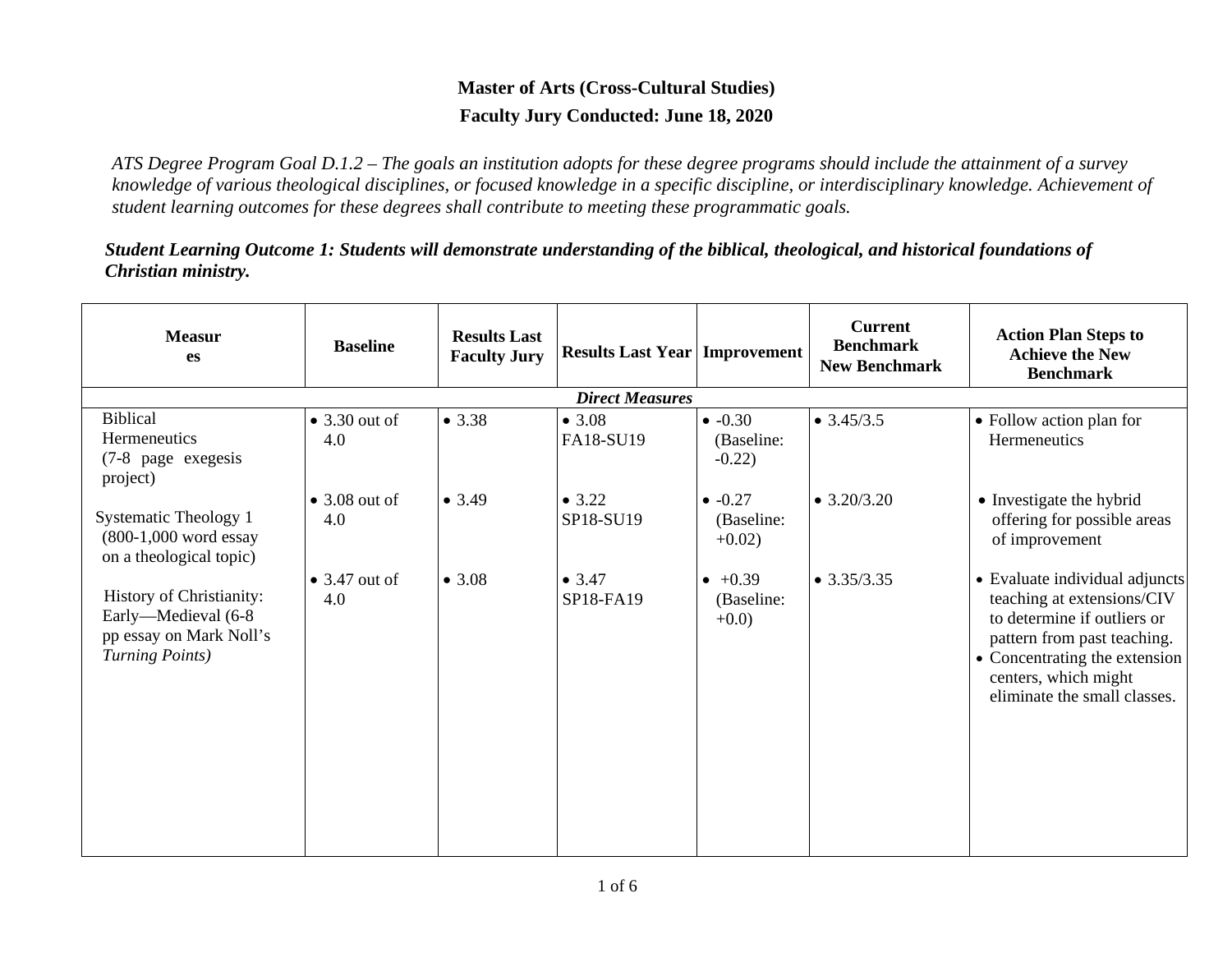|                                                                                                                                                                                                                                                                                          |                                                                                |         | <b>Indirect Measure</b>            |                                           |                                                                                       |                                                                                                                       |
|------------------------------------------------------------------------------------------------------------------------------------------------------------------------------------------------------------------------------------------------------------------------------------------|--------------------------------------------------------------------------------|---------|------------------------------------|-------------------------------------------|---------------------------------------------------------------------------------------|-----------------------------------------------------------------------------------------------------------------------|
| • Degree Program Surveys:<br>1. "How well do you feel<br>NOBTS prepared you to<br>interpret and communicate the<br>Bible accurately?"                                                                                                                                                    | 85% will rate<br>it 3.0 or above<br>on a 5.0 scale,<br>which is<br>4.61        | 98.25 % | •98%<br>(SP18, FA2019,<br>SP2020)  | $+1.25%$<br>(Baseline:<br>$+13%$ )        | $\bullet$ 4.75 (95%)/95%                                                              | • Change the assessment<br>measure to percentage only.                                                                |
| 2. "How well do you feel<br>NOBTS prepared you to<br>understand and interpret<br>Christian theological heritage<br>and Baptist polity for the<br>church?"                                                                                                                                | 85% will rate<br>$it 3.0$ or above<br>on a 5.0 pint<br>scale, which is<br>4.61 | 94.9%   | • 95%<br>(SP18, FA2019,<br>SP2020) | $\cdot +3.1\%$<br>(Baseline:<br>$+10\%$ ) | $\bullet$ 4.75 (95%)/95%                                                              | • Change the assessment<br>measure to percentage only.                                                                |
| <b>Field Mentor Rubric for Clinical</b><br>Field Project in Evangelism Fall<br>2019<br>Students demonstrate<br>understanding of the biblical,<br>theological, and historical<br>foundations of Christian<br>ministry, especially in a cross-<br>cultural setting                         | N/A                                                                            | N/A     | $\bullet$ 3.5 on 4.0 scale         | $\bullet$ N/A                             | $\bullet$ N/A/3.5 (will<br>review new<br>benchmark once<br>have more robust<br>data)  |                                                                                                                       |
| <b>Field Mentor Rubric for World</b><br>Religions Practicum Fall 2019<br>Students demonstrate an<br>understanding of the biblical,<br>theological, and historical<br>foundations of Christian<br>ministry, especially in a cross-<br>cultural setting related to the<br>local religions. | N/A                                                                            | N/A     | $\bullet$ 3.5 on 4.0 scale         | $\bullet$ N/A                             | $\bullet$ N/A//3.5 (will<br>review new<br>benchmark once<br>have more robust<br>data) | • Create a baseline once more<br>data is secured (i.e.,<br>additional semesters needed<br>to secure more robust data) |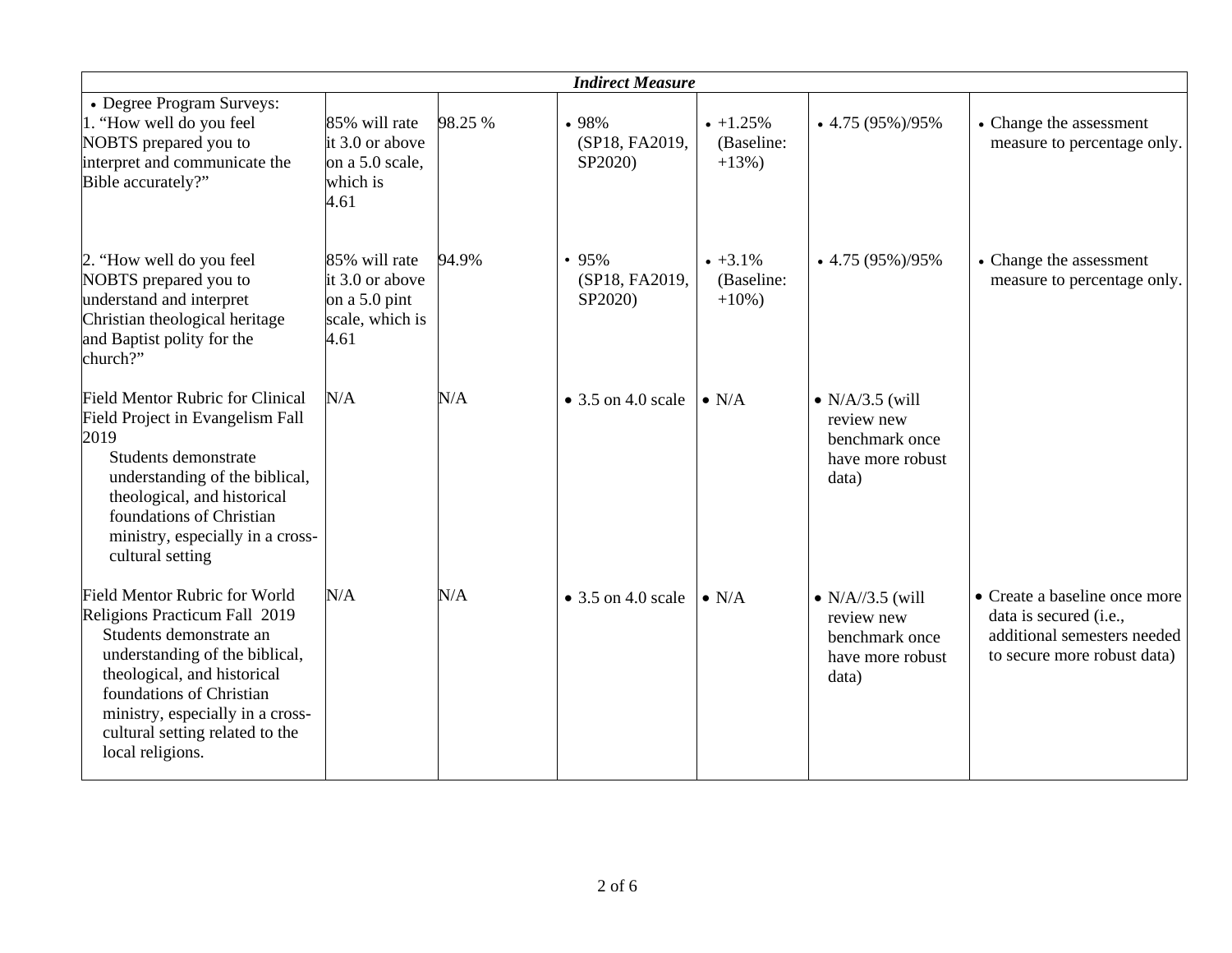| <b>Measures</b>                                                                                                                                                                                                                                         | <b>Baseline</b>                                                   | <b>Results Last</b><br><b>Faculty Jury</b>                                    | <b>Results Last Year   Improvement</b> |                                  | <b>Current</b><br><b>Benchmark</b><br>$(set$ May 2020)/<br><b>New Benchmark</b>      | <b>Action Plan Steps to</b><br><b>Achieve the New</b><br><b>Benchmark</b>                                                |
|---------------------------------------------------------------------------------------------------------------------------------------------------------------------------------------------------------------------------------------------------------|-------------------------------------------------------------------|-------------------------------------------------------------------------------|----------------------------------------|----------------------------------|--------------------------------------------------------------------------------------|--------------------------------------------------------------------------------------------------------------------------|
|                                                                                                                                                                                                                                                         |                                                                   |                                                                               | <b>Direct Measures</b>                 |                                  |                                                                                      |                                                                                                                          |
| • Cross-Cultural Church<br>Planting (Spring & Fall<br>2018 Cross-Cultural<br><b>Church Planting Strategy</b><br>Paper)                                                                                                                                  | $\bullet$ 2.8 out of 3<br>$(3.72 \text{ out of})$<br>$4.0$ scale) | $\bullet$ 2.9 out of 3<br>(Spring 2017)<br>New scale of 4,<br>result of 3.88) | • $3.48$ of 4                          | $-0.40$<br>(Baseline:<br>$+0.16$ | • $3.0 / 3.45$ out of<br>4.0 scale                                                   |                                                                                                                          |
| <b>Field Mentor Rubric for Clinical</b><br>Field Project in Evangelism Fall<br>2019<br>Students apply their<br>understanding of biblical,<br>theological and historical<br>foundations of Christian<br>ministry to those practicing<br>local religions. | N/A                                                               | N/A                                                                           | 3.5 on 4.0 scale                       |                                  | $\bullet$ N/A/3.5 (will<br>review new<br>benchmark once<br>have more robust<br>data) | • Create a baseline once<br>more data is secured (i.e.,<br>additional semesters<br>needed to secure more<br>robust data) |
| <b>Field Mentor Rubric for World</b><br>Religions Practicum Fall 2019<br>Students apply their<br>understanding of biblical,<br>theological and historical<br>foundations of Christian<br>ministry in sharing the gospel<br>cross-culturally             | N/A                                                               | N/A                                                                           | 3.5 on 4.0 scale                       |                                  |                                                                                      |                                                                                                                          |

*Student Learning Outcome 2: Students will apply their theological and biblical heritage to insights for their cross-cultural context.*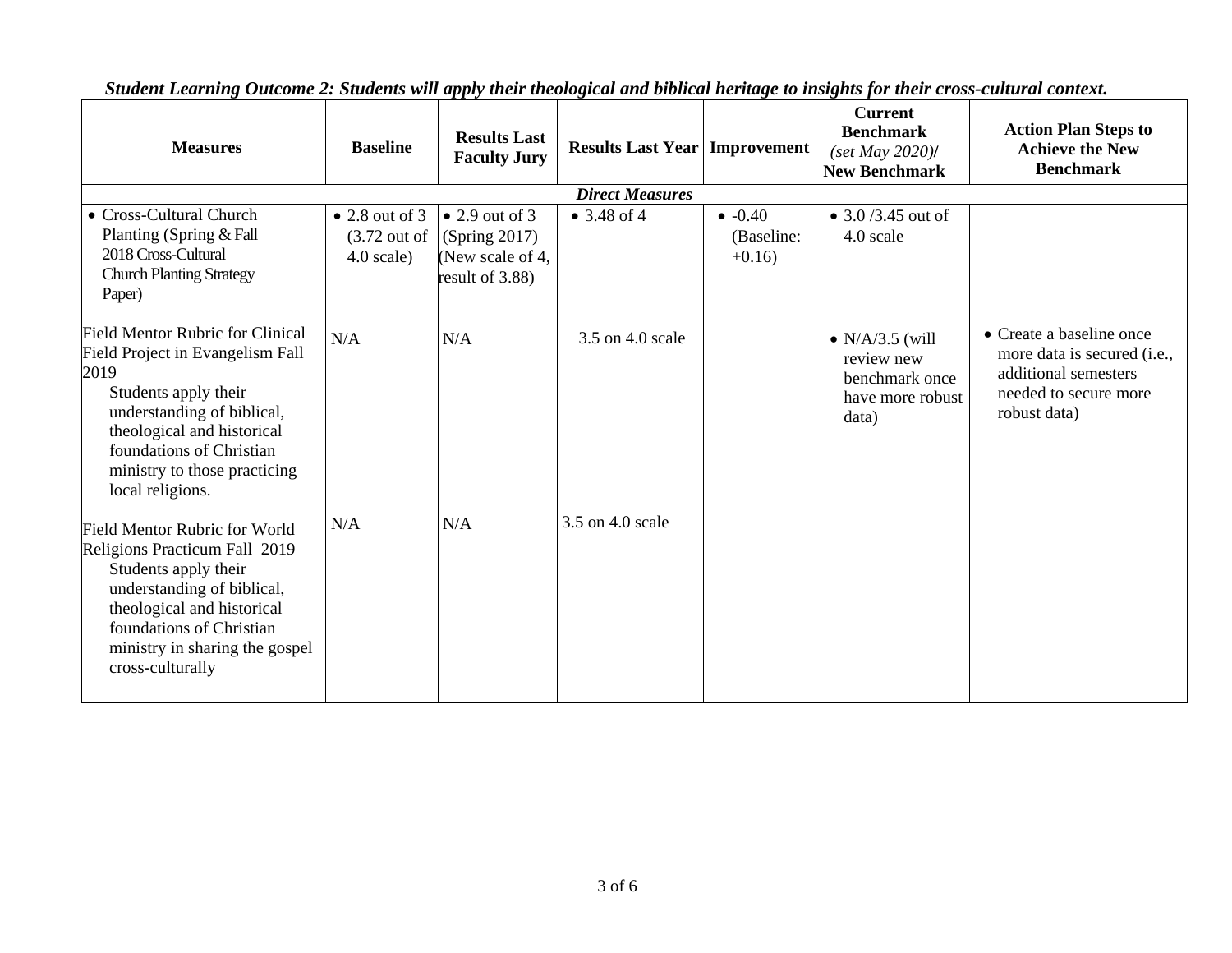| <b>Measures</b>                                                                                                                                                                                          | <b>Baseline</b>                    | <b>Results Last</b><br><b>Faculty Jury</b> | <b>Results Last Year</b>                                    | Improvement                             | <b>Current</b><br><b>Benchmark</b><br>$\int$ set May<br>$2020$ ) | <b>Action Plan Steps to</b><br><b>Achieve the New</b><br><b>Benchmark</b>                                                                                                                                                                                                 |
|----------------------------------------------------------------------------------------------------------------------------------------------------------------------------------------------------------|------------------------------------|--------------------------------------------|-------------------------------------------------------------|-----------------------------------------|------------------------------------------------------------------|---------------------------------------------------------------------------------------------------------------------------------------------------------------------------------------------------------------------------------------------------------------------------|
|                                                                                                                                                                                                          |                                    |                                            | <b>Indirect Measures</b>                                    |                                         |                                                                  |                                                                                                                                                                                                                                                                           |
| • Degree Program Surveys:                                                                                                                                                                                | • 85% will rate<br>it 3.0 or above | 97%, which<br>is a 4.85 on a               | • Average of 87%<br>(Spring 2019,                           | $\cdot$ -10%<br>(Baseline:              | • 85% will average<br>4.7 on a 5.0                               | • Change the assessment<br>measure to percentage only                                                                                                                                                                                                                     |
| "How well do you feel<br>NOBTS prepared you to<br>stimulate church health<br>through mobilizing the<br>church for missions,<br>evangelism, discipleship,<br>and church growth?"<br>• Noel-Levitz Survey, | on a 5.0 scale.<br>which is 4.61   | 5.0 scale                                  | 83%;<br>Fall 2019, 94%;<br>Spring 2020, 84%)                | $+2\%$ )                                | scale/85%                                                        |                                                                                                                                                                                                                                                                           |
| Question 4                                                                                                                                                                                               | $\cdot$ 6.33                       | 6.21<br>$\bullet$                          | Average of 6.22<br>$\bullet$<br>(2019, 6.10;<br>2020, 6.34) | $\cdot$ +0.02<br>(Baseline:<br>$-0.11)$ | $\cdot$ 6.20/6.20                                                | • Consider replacing this<br>indirect measure unless<br>more program-specific<br>information is made<br>available. The SLO has<br>been strengthened through<br>the newly developed field<br>mentor rubric. No students<br>have yet graduated with<br>this degree program. |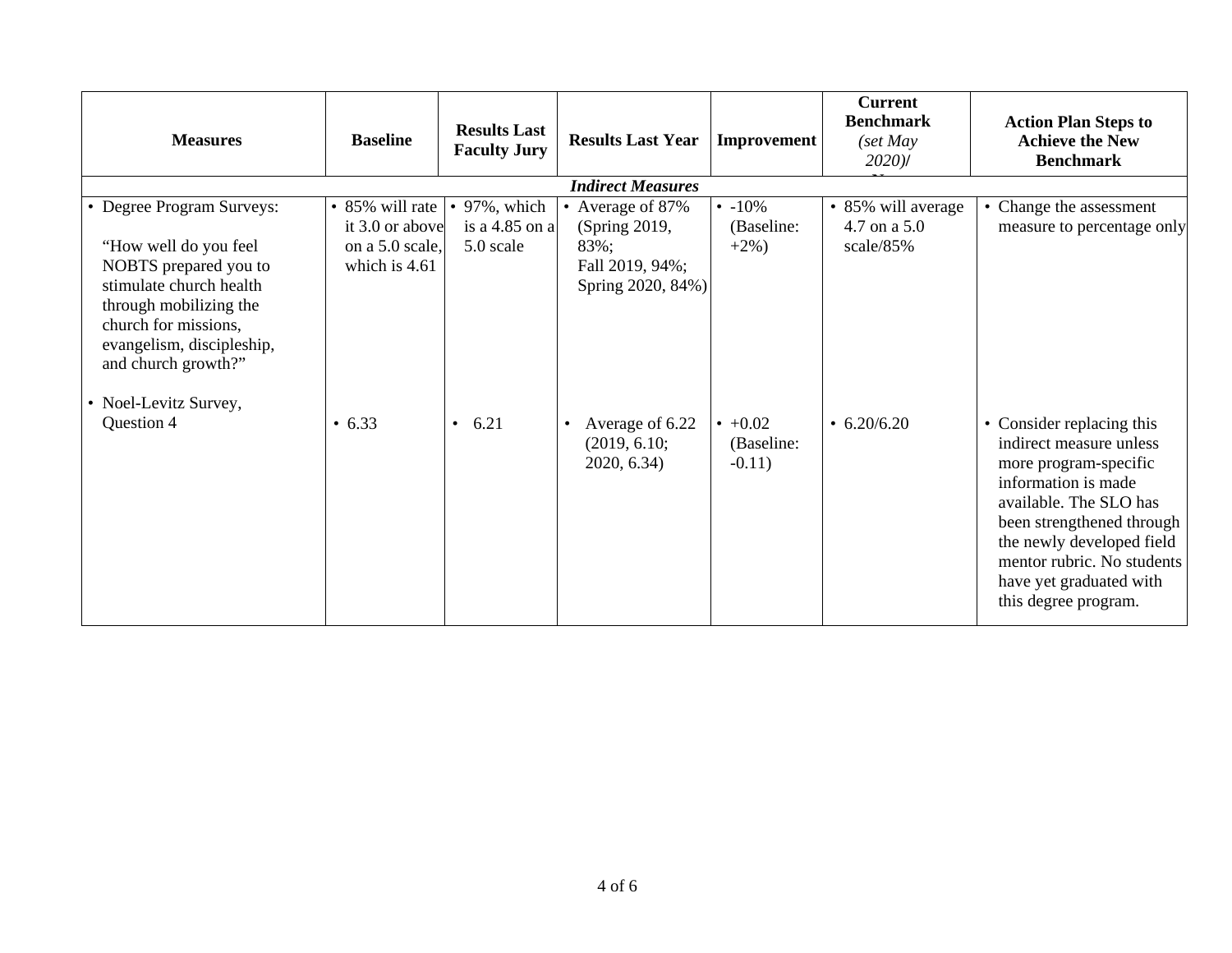## *Student Learning Outcome 3: Students will model Christian character and leadership, specifically within cross-cultural communities of ministry.*

| <b>Measures</b>                                                                                                                                                                                              | <b>Baseline</b> | <b>Results Last</b><br><b>Faculty Jury</b> | <b>Results Last Year  Improvement </b> |                                         | <b>Current</b><br><b>Benchmark</b><br>$(set$ May 2020)/<br><b>New Benchmark</b>  | <b>Action Plan Steps to</b><br><b>Achieve the New</b><br><b>Benchmark</b> |
|--------------------------------------------------------------------------------------------------------------------------------------------------------------------------------------------------------------|-----------------|--------------------------------------------|----------------------------------------|-----------------------------------------|----------------------------------------------------------------------------------|---------------------------------------------------------------------------|
|                                                                                                                                                                                                              |                 |                                            | <b>Direct Measures</b>                 |                                         |                                                                                  |                                                                           |
| • Introduction to Spiritual<br>Formation (3-4 pp. Integrative<br>Reflection Paper)                                                                                                                           | • 3.75          | • 3.82                                     | $\bullet$ 4.38 (FA18-SU19)             | $\cdot + .56$<br>(Baseline:<br>$+0.63)$ | $\cdot$ 3.75 / 3.80                                                              |                                                                           |
| <b>Field Mentor Rubric for Clinical</b><br>Field Project in Evangelism Fall<br>2019<br>Students communicate the<br>gospel effectively in the cross-<br>cultural setting where they<br>serve.                 | $\bullet$ N/A   | N/A                                        | $\bullet$ 3.5 on 4.0 scale             | $\bullet$ N/A                           | • N/A $/$ 3.5 (will<br>review new<br>benchmark once<br>have more robust<br>data) |                                                                           |
| <b>Field Mentor Rubric for World</b><br>Religions Practicum Fall 2019<br>Students communicate<br>effectively in the cross-<br>cultural setting where they<br>serve with those practicing<br>local religions. | N/A             | N/A                                        | $\bullet$ 3.5 on 4.0 scale             | $\cdot$ N/A                             | • N/A $/$ 3.5 (will<br>review new<br>benchmark once<br>have more robust<br>data) |                                                                           |